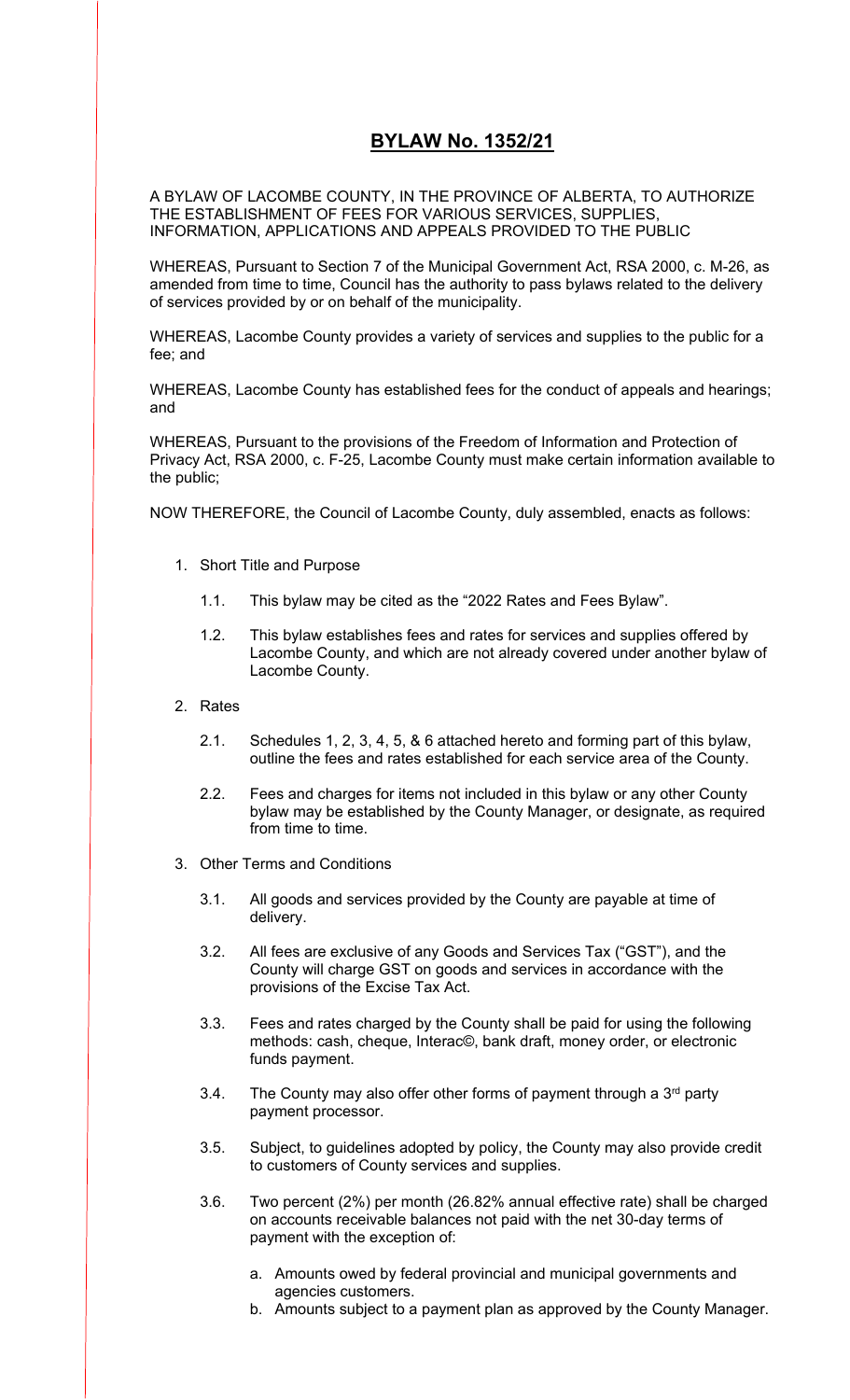- 3.7. At the discretion of the County Manager, or designate, late payments penalties may be waived, cancelled, or adjusted.
- 4. Lacombe County Bylaw #1340/21 is hereby repealed.
- 5. Rates in this bylaw become effective January 1<sup>st</sup>, 2022, or upon adoption of this bylaw, whichever is later.
- 6. This Bylaw shall come into full force and effect on the date of passing.

INTRODUCED AND GIVEN FIRST READING this day of , 2021

GIVEN SECOND READING this day of , 2021

GIVEN THIRD AND FINAL READING this day of , 2021

Reeve

County Manager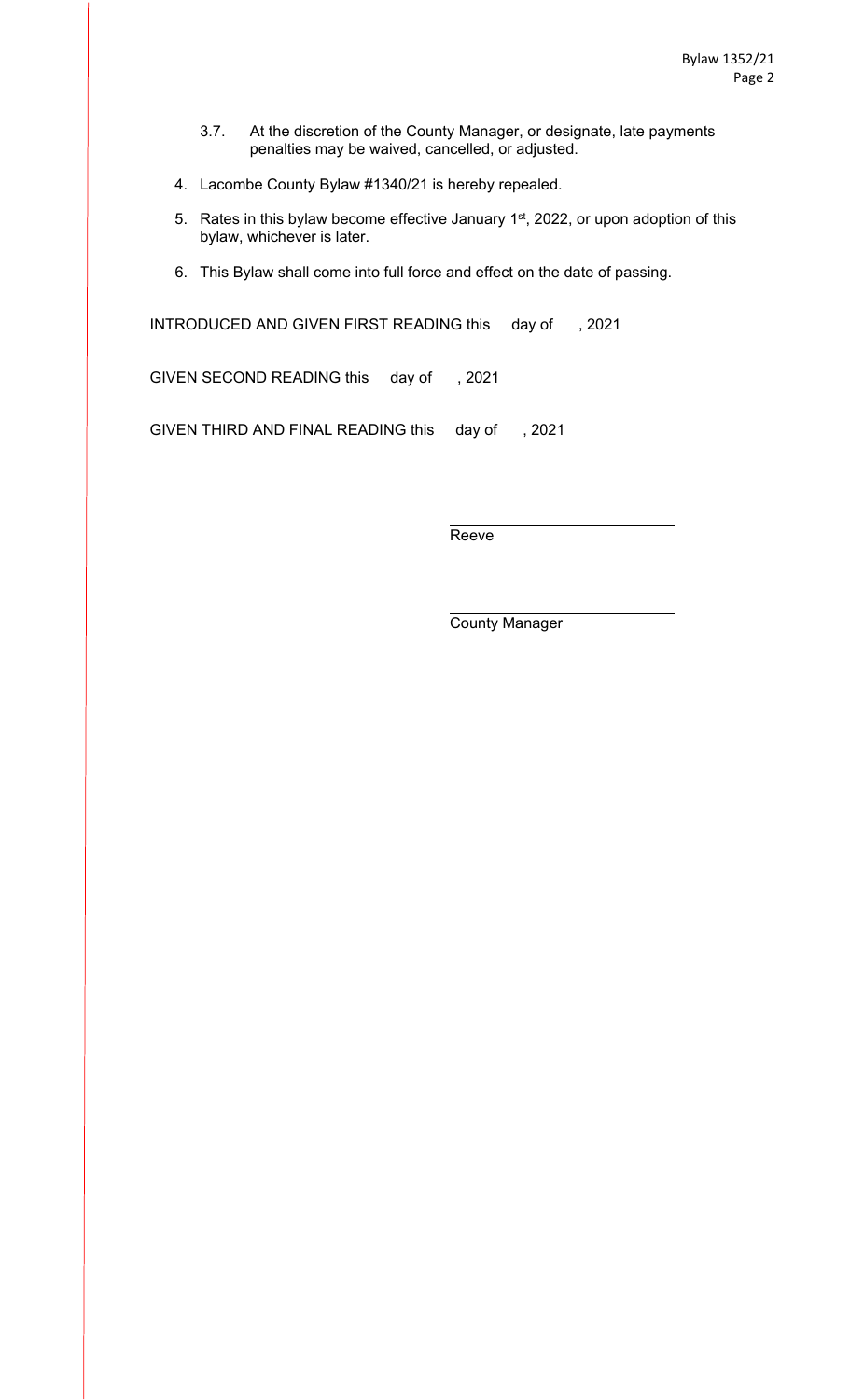#### **Schedule 1 Corporate Services**

1. General Fees and Charges

| a. Photocopying |                  |
|-----------------|------------------|
| Single Sided    | $$0.25$ per page |
| Double Sided    | \$0.40 per page  |

- b. Fax Transmission Local \$0.50 per page Long Distance \$1.00 per page
- c. Staff Time to Produce Information Not Provided for Elsewhere in This **Policy** \$7.50 per ¼ hour
- d. FOIP Requests As per Lacombe County Freedom of Information and Protection of Privacy Bylaw, as amended from time to time.
- e. Copies of Council, Council Committee, MPC & SDAB Meeting Minutes

County Ratepayers - No charge for 1<sup>st</sup> copy of minutes of each meeting. Additional copies provided at cost of photocopying noted above.

Non-County Ratepayers - Provided at cost of photocopying noted above.

f. Electronically Generated Records

CD Rom \$3 per CD, and staff time to produce record

#### 2. Aerial Photography/Mapping

|    | <b>Regular</b><br><b>County Map</b><br>County Map (mailed)<br><b>County Atlas Booklet</b><br>County Atlas Booklet (mailed)<br><b>County Map Foldup</b><br>County Map Foldup (mailed) | \$15<br>\$15 plus mailing costs<br>\$23<br>\$23 plus mailing costs<br>\$15<br>\$15 plus mailing costs |
|----|--------------------------------------------------------------------------------------------------------------------------------------------------------------------------------------|-------------------------------------------------------------------------------------------------------|
|    | <b>Laminated</b><br><b>County Map</b><br>County Map (mailed)                                                                                                                         | \$17<br>\$17 plus mailing costs                                                                       |
|    | <b>Quarter Section Maps</b><br>8.5" x 11" Hard Copy<br>8.5" x 11" Digital Copy                                                                                                       | \$5<br>\$10                                                                                           |
|    | <b>Air Photo</b>                                                                                                                                                                     | \$100 per township                                                                                    |
|    | <b>Custom Mapping</b>                                                                                                                                                                | \$65 per hour (minimum<br>1-hour charge)                                                              |
| 3. | <b>Tax Certificates</b>                                                                                                                                                              | \$25                                                                                                  |
| 4. | <b>Dishonored Payment</b>                                                                                                                                                            | \$25                                                                                                  |
| 5. | Cemetery Plots - Mirror and District Cemetery (Bylaw 1008/05)                                                                                                                        |                                                                                                       |

| Single Plot Lacombe County resident      | \$200 |
|------------------------------------------|-------|
| Single Plot Non-resident                 | \$400 |
| Cremation Plot - Lacombe County resident | \$100 |
| Cremation Plot - Non-resident            | \$200 |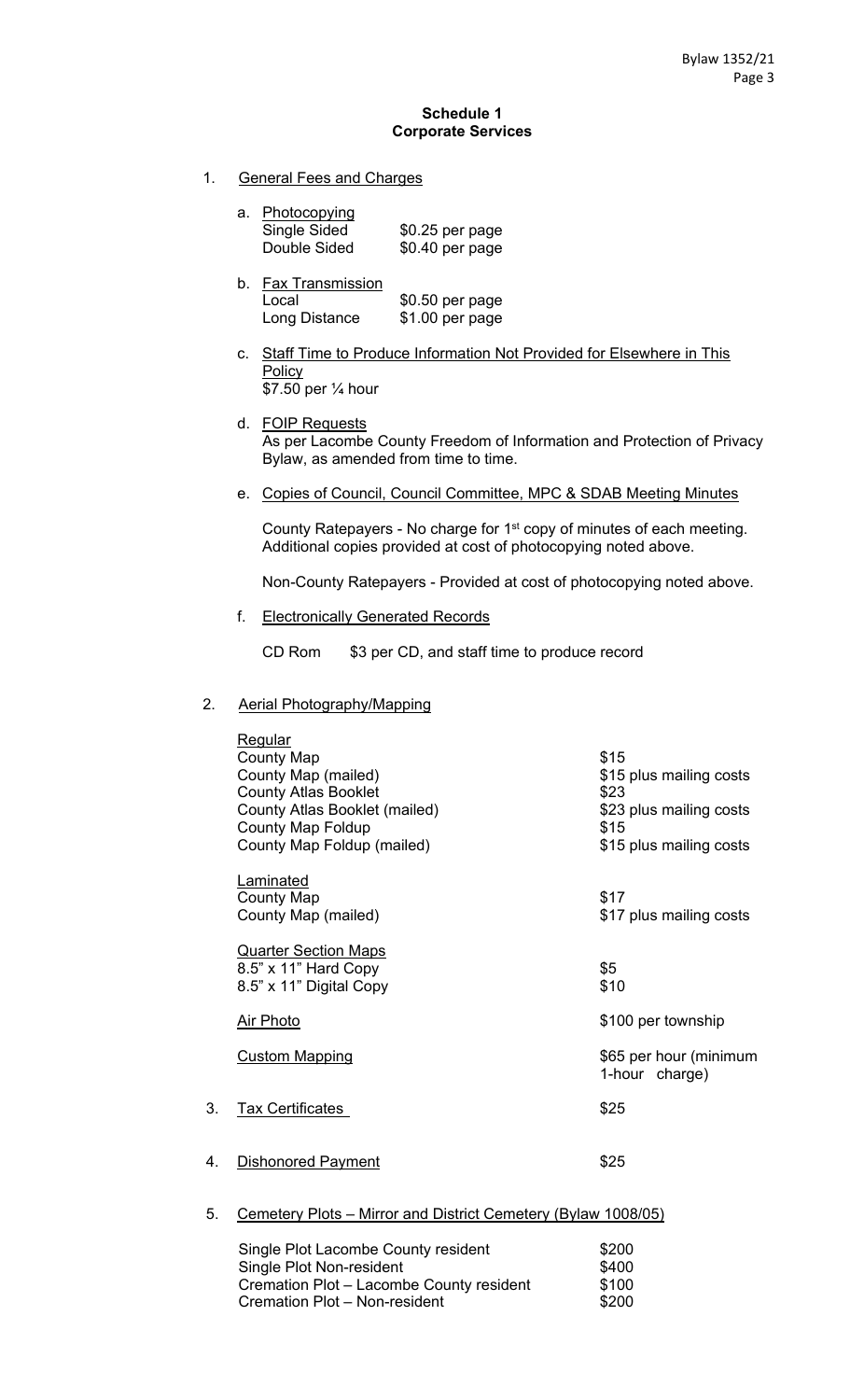| Field of Honour – Veteran          | \$100 |
|------------------------------------|-------|
| Field of Honour - Veteran's spouse | \$200 |
| Perpetual Care – Single Plot       | \$100 |
| Perpetual Care – Cremation Plot    | \$60  |
| Opening/Closing – Cremains         | \$200 |

## 6. Dog Licensing Fees

| Obtained prior to February 28th | Altered \$15.00 Unaltered \$25.00 |
|---------------------------------|-----------------------------------|
| Obtained after February 28th    | Altered \$30.00 Unaltered \$50.00 |
|                                 |                                   |

## 7. Mirror Lot Sales Prices (Council Policy AD(8))

| Type                      | <b>Size</b>                 | Price          |
|---------------------------|-----------------------------|----------------|
| Serviced With Water and   | $50' \times 120'$           | \$14,000       |
| Sewer - at Property Line  | <b>Other Sizes</b>          | \$2.33/sq. ft. |
| Serviced With Water and   | $50' \times 120'$           | \$9,800        |
| Sewer- in Adjacent Street | Other Sizes                 | \$1.63/sq. ft. |
| <b>Unserviced Lots</b>    | Subject to Council approval |                |

All lot sales are subject to G.S.T.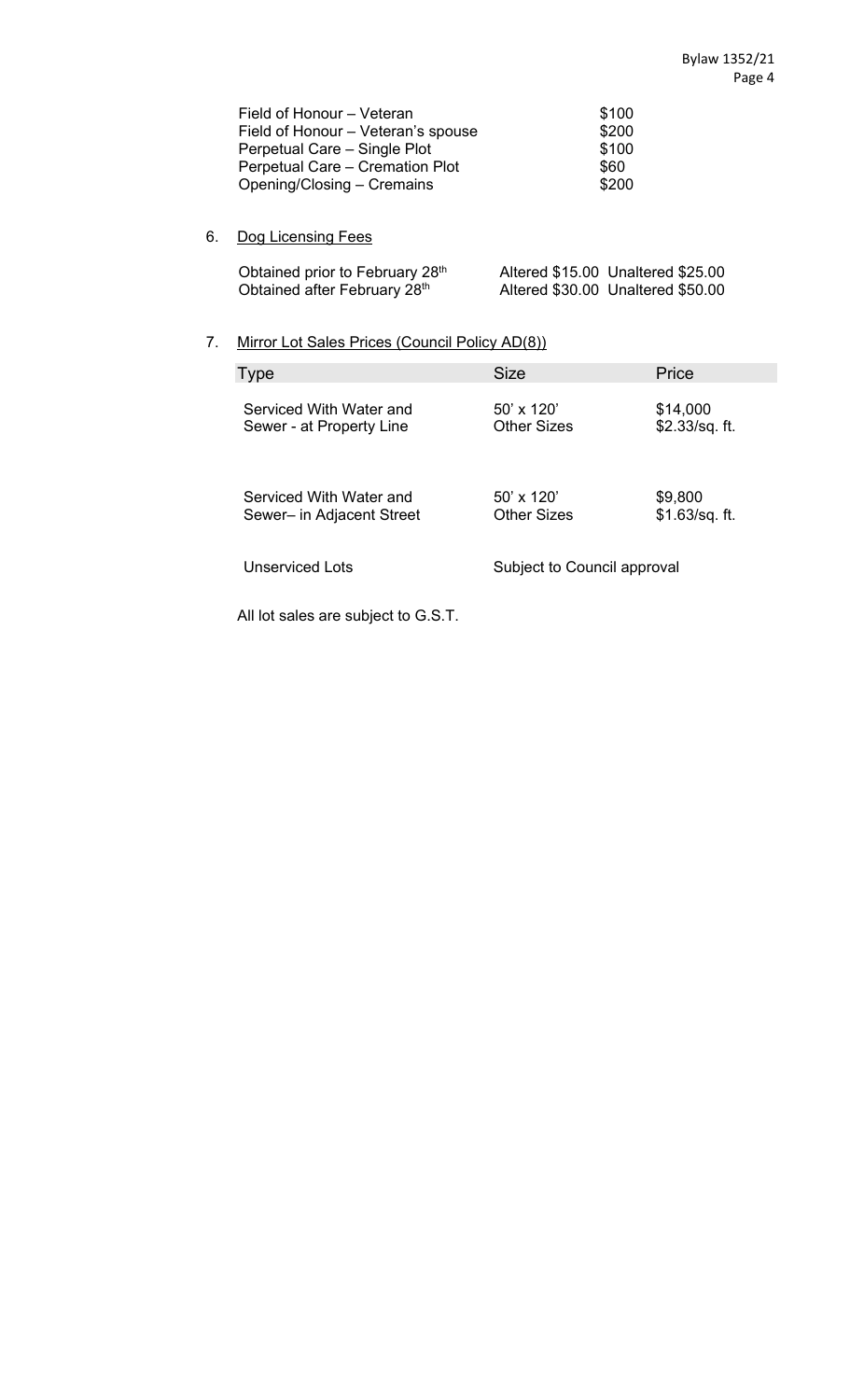#### **Schedule 2 Agricultural Services**

| 1. | Rental Equipment AG(3) and AG(9)        | Charge        | Deposit |
|----|-----------------------------------------|---------------|---------|
|    | Slide-in Sprayer<br>(150 or 200 gallon) | \$50 per day  | \$200   |
|    | <b>Pull Type Pasture Sprayer</b>        | \$50 per day  | \$200   |
|    | <b>Skunk Trap</b>                       | N/C           | \$75    |
| 2. | Tree Shelterbelt Program AG(1)          |               |         |
|    | Tree planter (crew of two)              | \$30 per hour |         |

Road construction projects M/C

3. Weed Notice Work AG(8)

The rates below shall be charged for the period commencing from when the equipment leaves the County shop until it returns.

|    | Backpack sprayer and operator                                                        | \$50 per hour, plus mileage                                                   |
|----|--------------------------------------------------------------------------------------|-------------------------------------------------------------------------------|
|    | Kubota and operator                                                                  | \$110 per hour, plus mileage                                                  |
| 4. | Kubota and Operator Spraying Services                                                |                                                                               |
|    | <b>County Residents</b><br><b>Non-County Residents</b><br><b>Private Gravel Pits</b> | \$10 per acre<br>\$110 per hour, plus mileage<br>\$60 per hours, plus mileage |
|    |                                                                                      |                                                                               |

5. County Provided Pesticides for Weed Lacombe County Cost Notice Work and Spraying Services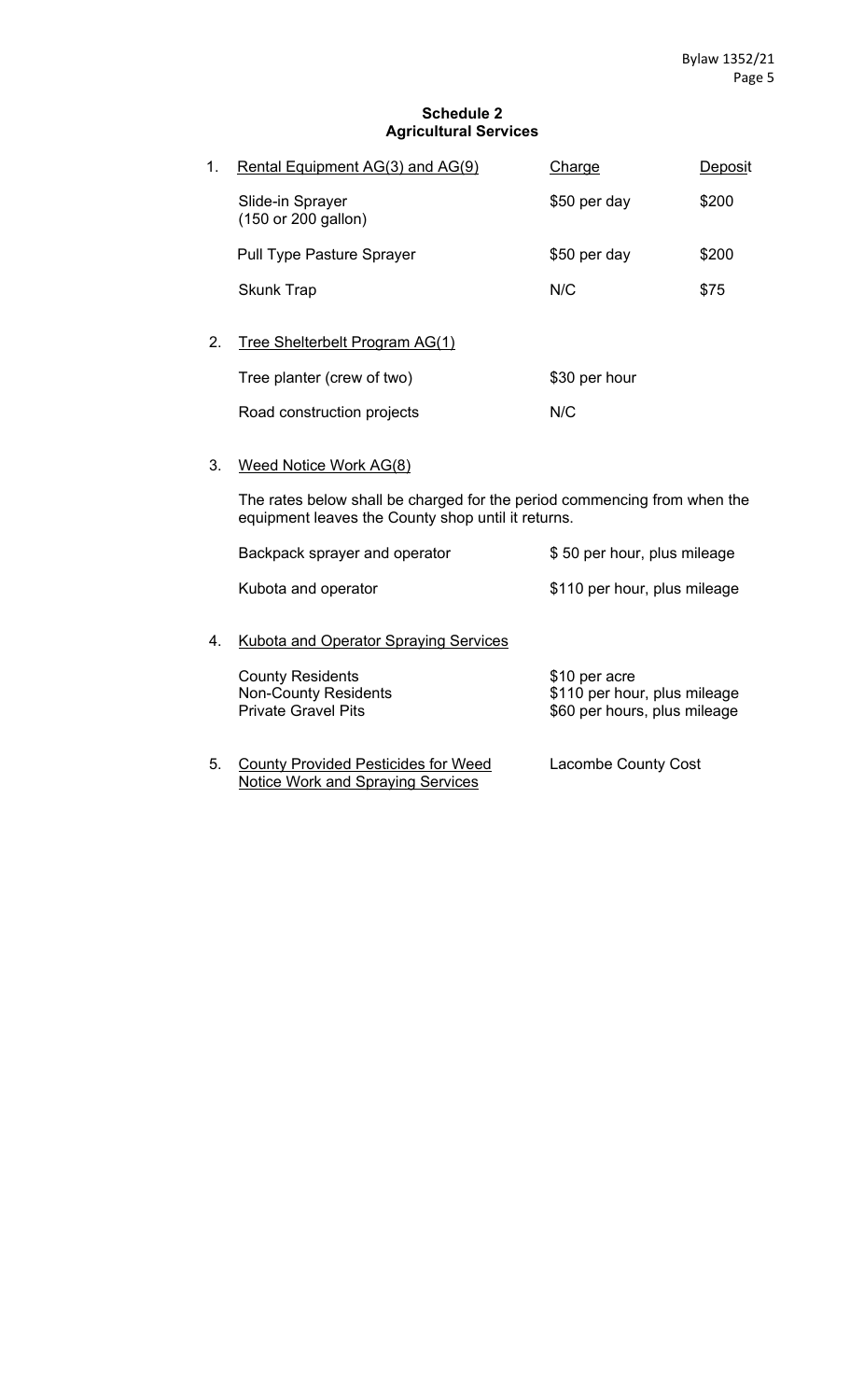#### **Schedule 3 Assessment**

1. For Owner or Purchaser

| Summary printout of<br>property assessment record  | No charge |
|----------------------------------------------------|-----------|
| Detailed printout of<br>property assessment record | No charge |

## 2. Inspection of Assessment Roll

During regular business hours inspection of the current assessment roll pursuant to Section 307 will be at no charge for the first one half hour. The person may transcribe what information is available provided it does not interfere with the right of other persons to view the roll.

|    | First one-half hour                                                                                                                                |                                                                    | No charge          |
|----|----------------------------------------------------------------------------------------------------------------------------------------------------|--------------------------------------------------------------------|--------------------|
|    | <b>Additional time</b>                                                                                                                             |                                                                    | \$15 per half hour |
| 3. | Professional Inquiries (Lawyers, Realtors, Appraisers, etc.)                                                                                       |                                                                    |                    |
|    | Telephone inquiries for property assessment and<br>tax levy information                                                                            |                                                                    | \$10 per parcel    |
|    | Copy of Ratepayer Summary and Farmland Details -<br>Non-owner's request with authorization                                                         |                                                                    | \$10 per parcel    |
|    | Copy of detailed printout of Property Assessment Record - \$20 per parcel<br>Non-owner's request with authorization                                |                                                                    |                    |
|    | Assessment sales printout                                                                                                                          |                                                                    | \$10 per page      |
|    | Staff time to produce reports in excess of 15 minutes                                                                                              |                                                                    | \$15 per half hour |
| 4. | <b>Assessment Complaints</b>                                                                                                                       |                                                                    |                    |
|    | Fees for filing assessment complaints to the Assessment Review Board are:                                                                          |                                                                    |                    |
|    | Residential – 3 or fewer dwellings<br>and farmland                                                                                                 |                                                                    | \$50 per parcel    |
|    | Residential $-4$ or more dwellings                                                                                                                 |                                                                    | \$650 per parcel   |
|    | Non-residential                                                                                                                                    |                                                                    | \$650 per parcel   |
|    | If the Assessment Review Board makes a decision in favour of the<br>complainant, the fees are refunded.                                            |                                                                    |                    |
| 5. | <b>Tax Recovery</b>                                                                                                                                |                                                                    |                    |
|    | Registration of tax notification                                                                                                                   | \$50 per parcel Plus<br>land title costs for notification of owner |                    |
| 6. | MGA Section 299 and 300 Requests for information:<br>Submitted with appropriate form<br>3 or fewer dwellings<br><b>Residential</b><br>and farmland |                                                                    | \$25 per parcel    |
|    | Residential<br>4 or more dwellings                                                                                                                 |                                                                    | \$75 per parcel    |

Non-residential **\$75 per parcel**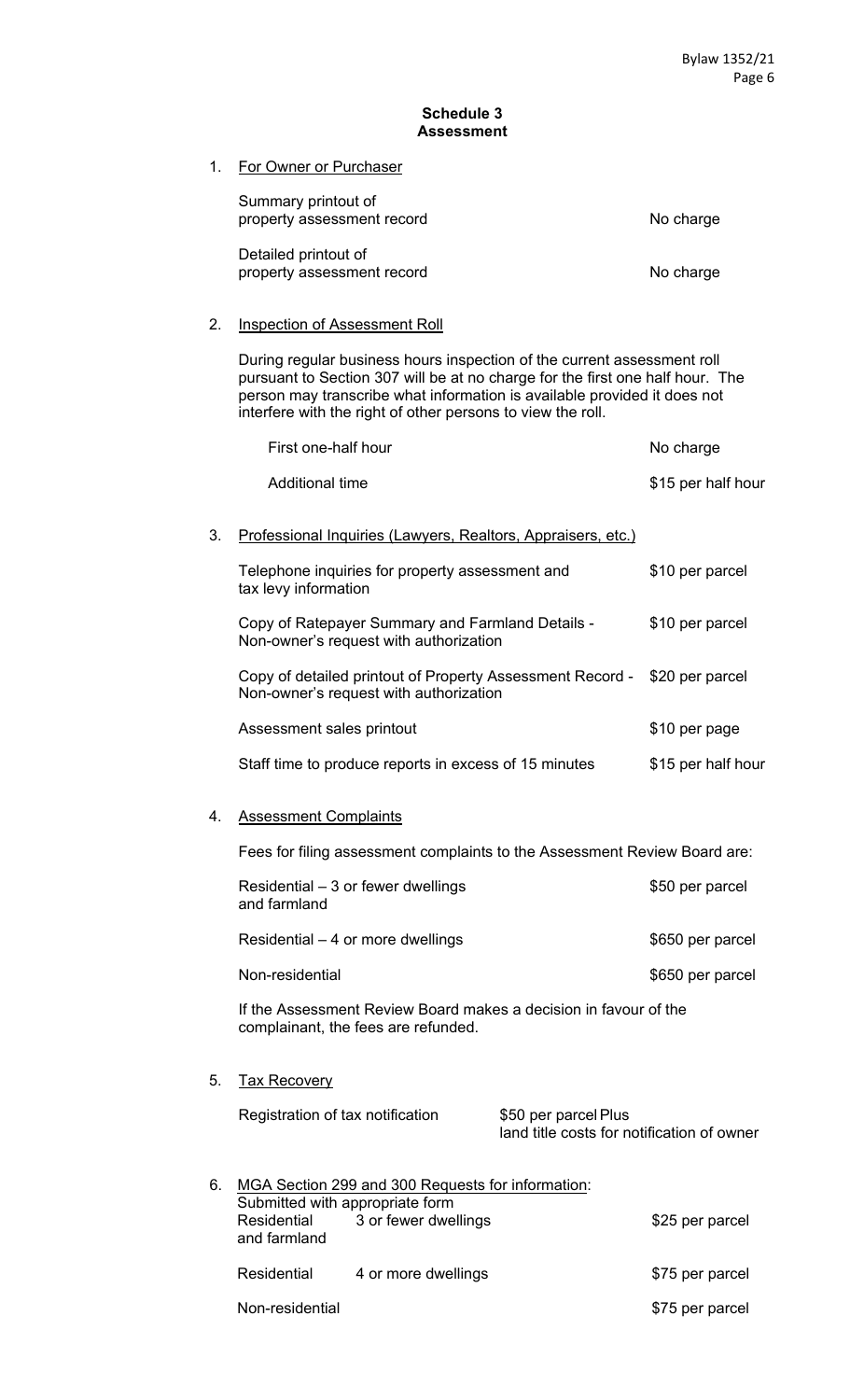#### **Schedule 4 Planning and Development**

- 1. Development Permit Application (Bylaw 1237/17)
	- a. All Development Permit Applications except those listed in 1(b) \$200
	- b. All Development Permit Applications made for all uses in the commercial and industrial districts, and for the following uses in all districts: sand and gravel extraction and processing; communication towers, minor business, and trade; community facility; special events; campground – major; alternative energy – microgeneration; cannabis production facility; and cannabis retail

\$500

#### 2. Subdivision Application (Bylaw 829/95)

For a single parcel (where rezoning is not required), such as a "first parcel out" subdivision or a "fragmented parcel", or a boundary adjustment:

Application Fee  $$500$ Approval Fee \$250

Lake Area Subdivisions **All Other Areas** Level 1 (1 lot) \$1,000 Level 1 (1 lot) \$1,000 Level 2 (2-10 lots) \$5,000 Level 2 (2-10 lots) \$4,000 Level 3 (11-25 lots) \$10,000 Level 3 (11-25 lots) \$8,000 Level 4 (26-50 lots) \$12,000 Level 4 (26-100 lots) \$10,000 Level 5 (51-100 lots) \$14,000 Level 5 (101-200 lots) \$12,000 Level 6 (101-150 lots) \$16,000 Level 6 (201 lots+) \$15,000 Level 7 (151-200 lots) \$18,000 Level 8 (201 lots+) \$20,000

Approval Fee  $$1,000$ 

# 3. Re-designation (Bylaw 1237/17)

A flat advertising fee of \$1,500 is applicable to all re-designation and other Land Use Bylaw changes.

Where the request is for a zoning change to allow for the subdivision of land for multi-lot development for residential and other uses:

|    | Lake Area Re-Designations<br>Level 1 (1 lot) \$1,000<br>Level 2 (2-10 lots) \$5,000<br>Level 3 (11-50 lots) \$10,000<br>Level 4 (51-250 lots) \$15,000<br>Level 5 (251 lots+) \$25,000 | All Other Areas<br>Level 1 (1 lot) \$1,000<br>Level 2 (2-10 lots) \$5,000<br>Level 3 (11-50 lots) \$7,500<br>Level 4 (51-250 lots) \$10,000<br>Level 5 (251 lots+) \$15,000 |
|----|----------------------------------------------------------------------------------------------------------------------------------------------------------------------------------------|-----------------------------------------------------------------------------------------------------------------------------------------------------------------------------|
|    | If no subdivision is involved the<br>re-designation application fee is:                                                                                                                | \$1,000                                                                                                                                                                     |
| 4. | <b>Sign Applications</b>                                                                                                                                                               | \$50                                                                                                                                                                        |
| 5. | <b>Compliance Reports</b>                                                                                                                                                              | \$100                                                                                                                                                                       |
| 6. | <b>Pre-circulation of Development Permit and</b><br>Re-designation Applications                                                                                                        | \$50                                                                                                                                                                        |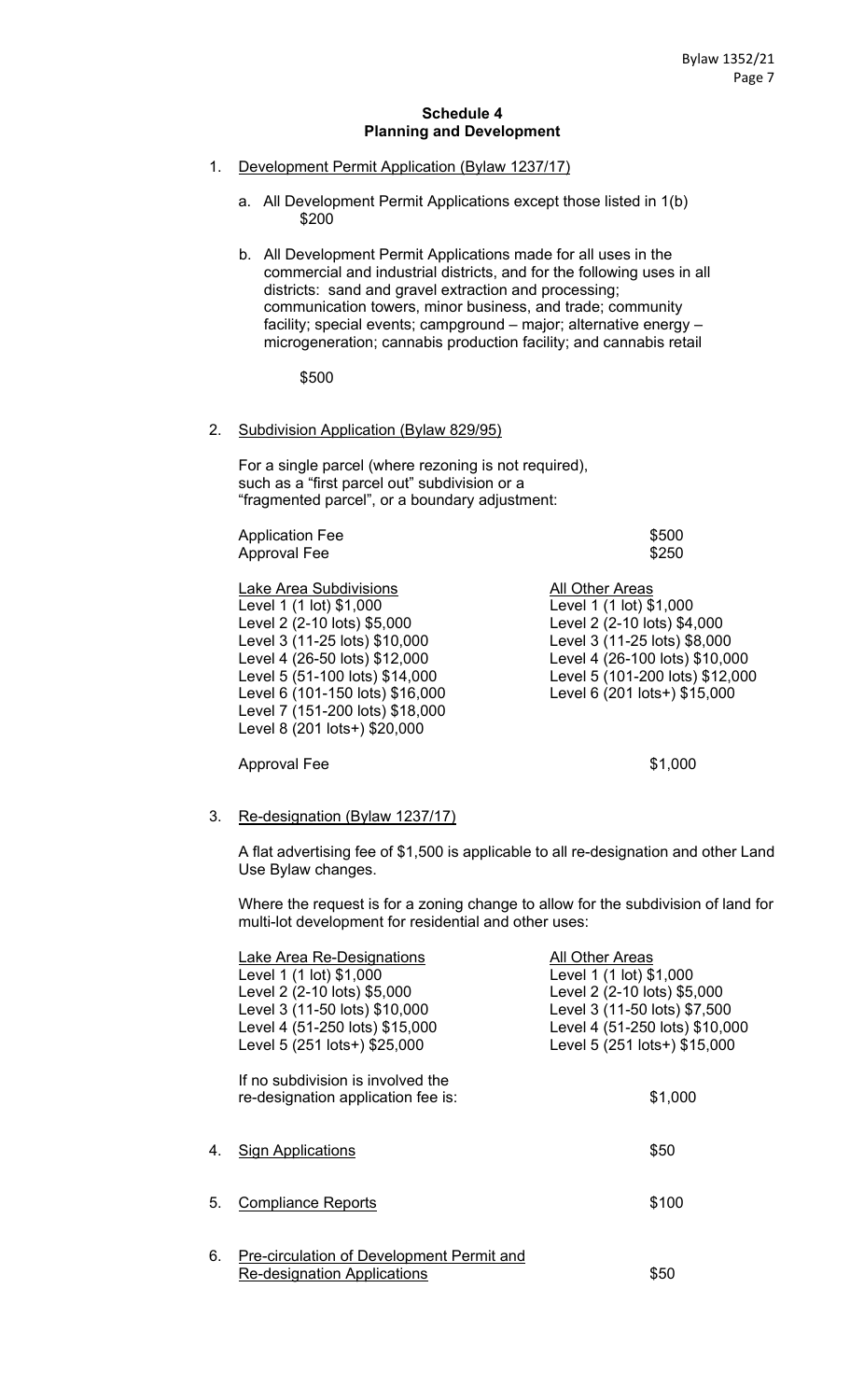## 7. Plans and Bylaws (Paper Copies)

| <b>Municipal Development Plan</b>                | \$10 |
|--------------------------------------------------|------|
| Land Use Bylaw                                   | \$50 |
| Buffalo Lake Intermunicipal Development Plan     | \$10 |
| Lacombe Intermunicipal Development Plan          | \$10 |
| Town of Blackfalds/Lacombe County Intermunicipal |      |
| Development Plan                                 | \$10 |
| Milton/Morningside Area Structure Plan           | \$10 |
| Lacombe/Blackfalds Fringe Area Structure Plan    | \$10 |
| Mirror Area Structure Plan                       | \$10 |
| South of Highway 11 Area Multi-lot Country       |      |
| <b>Residential Outline Plan</b>                  | \$10 |
| <b>Burbank Local Plan</b>                        | \$10 |
| Gull Lake Intermunicipal Development Plan        | \$10 |
| Sylvan Lake Management Plan: 2000 Update         | \$10 |
| Sylvan Lake Public Access Study                  | \$10 |
| Sylvan Lake Water Quality Assessment Study and   |      |
| <b>Watershed Management Considerations</b>       | \$10 |
| Highway 2A Urban Corridor Area Structure Plan    | \$10 |
| Town of Bentley/Lacombe County Intermunicipal    |      |
| Development Plan                                 | \$10 |
| Village of Clive/Lacombe County Intermunicipal   |      |
| Development Plan                                 | \$10 |
| Town of Eckville/Lacombe County Intermunicipal   |      |
| Development Plan                                 | \$10 |
|                                                  |      |

8. Initiation of Development Without Development Permit Approval or Failure to Meet Condition(s) of Development Approval

|    | All Districts Except for Commercial, Industrial, Recreational and Agricultural (as<br>noted below) |         |  |
|----|----------------------------------------------------------------------------------------------------|---------|--|
|    | <b>Permitted Use</b>                                                                               | \$ 500  |  |
|    | <b>Discretionary Use</b>                                                                           | \$1,000 |  |
|    | Commercial, Industrial or Recreational District                                                    |         |  |
|    | <b>Permitted Use</b>                                                                               | \$2,000 |  |
|    | <b>Discretionary Use</b>                                                                           | \$3,000 |  |
|    | <b>Agricultural District</b>                                                                       |         |  |
|    | Minor Business or Trade or Contractor Business                                                     | \$3,000 |  |
|    |                                                                                                    |         |  |
| 9. | <b>Historical Land Use Search</b>                                                                  | \$100   |  |
|    | 10. Subdivision & Development Appeal Board Appeal Fees                                             |         |  |
|    | Stop Order Appeal                                                                                  | \$500   |  |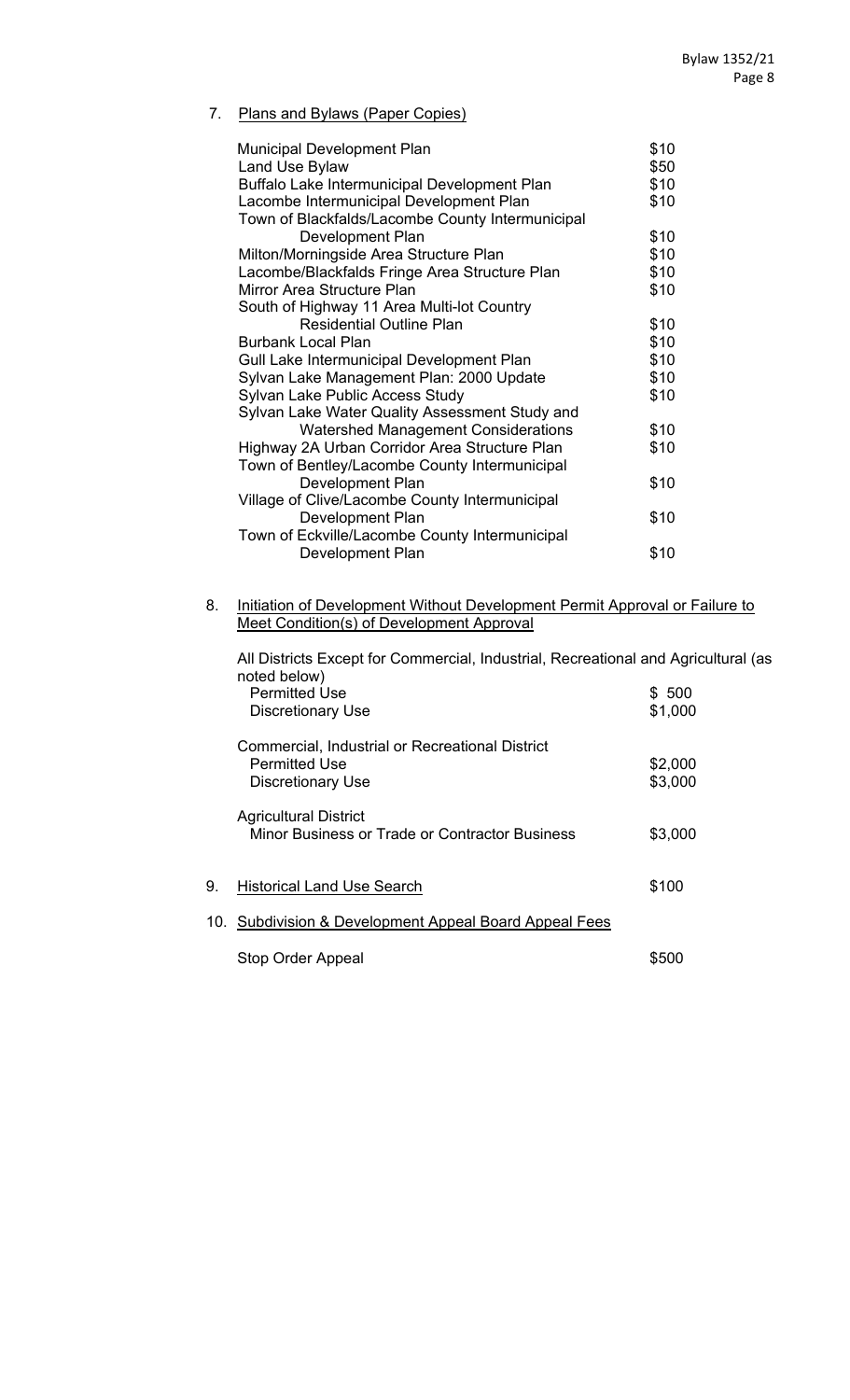## **Schedule 5 Operations**

| 1. | Road and Infrastructure Standards Manual                                                       |                                                                                              | \$150                                                        |
|----|------------------------------------------------------------------------------------------------|----------------------------------------------------------------------------------------------|--------------------------------------------------------------|
| 2. | Dust Treatment on Roads OP(6)<br>Calcium Chloride - $(1/3rd cost recovery)$                    | \$3.27 per lineal metre*<br>costs                                                            | *subject to change - pending<br>yearly tenders and equipment |
| 3. | Sale of Non-Statutory Road Allowance OP(14)                                                    |                                                                                              |                                                              |
|    | Subject to Council approval                                                                    | 30% of County per acre rate                                                                  |                                                              |
| 4. | Sale of Materials OP(17)                                                                       |                                                                                              |                                                              |
|    | <b>Used Culverts</b>                                                                           | 50% of purchase price                                                                        |                                                              |
|    | <b>Used Grader Blades</b>                                                                      | 4' - \$3.00 each<br>8' - \$6.00 each                                                         |                                                              |
| 5. | Sale of Bridge Materials OP(20                                                                 | Current market price plus<br>12% administration fee and<br>10% capital recovery<br>surcharge |                                                              |
| 6. | Urban Municipal Road Maintenance OP(24)                                                        |                                                                                              |                                                              |
|    | Subject to Council approval                                                                    |                                                                                              | Cost plus 15%                                                |
| 7. | Utility and Approach Inspection OP(27)                                                         |                                                                                              |                                                              |
|    | Approach approvals (industry)<br>Utility crossings                                             |                                                                                              | \$150<br>\$150                                               |
|    | Seismic approvals<br>Road use inspections                                                      |                                                                                              | \$150<br>\$150                                               |
| 8. | Rentals                                                                                        |                                                                                              |                                                              |
|    | <b>Wire Winder</b>                                                                             |                                                                                              | \$50 per day                                                 |
| 9. | <b>Sale of Signs</b>                                                                           |                                                                                              |                                                              |
|    | $Sign - 75$ cm x 75 cm (includes post and installation)                                        |                                                                                              | \$215 each                                                   |
|    | 10. Rural Address Signs                                                                        |                                                                                              |                                                              |
|    | (Sign Specifications as per Bylaw No. 1112-10)<br>Sign<br>Post<br>Installation (sign and post) |                                                                                              | $$35$ each<br>\$18 each<br>\$90 each                         |

## 11. Domestic Septic Waste in the Mirror Lagoon

Charges for this service will be based on the capacity dumped.

Per Load (Single Axle)  $$35$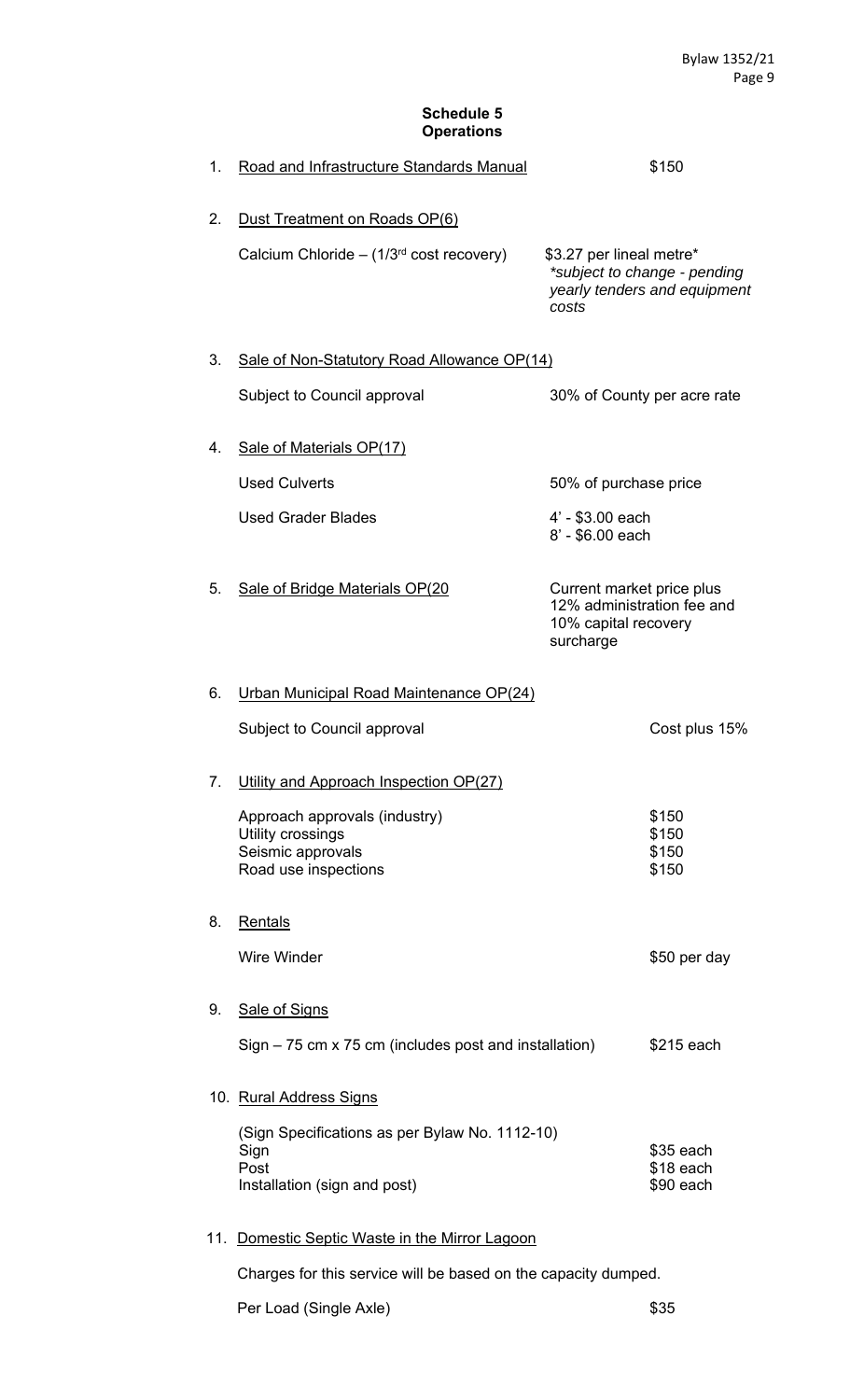Per Load (Tandem Axle)  $$65$ 

## 12. Clean Up Program

 "A" Rate (Paved Roads) - \$75/km of roadway right of way cleaned. This rate shall apply to all paved roadways within Lacombe County.

"B" Rate (Gravel Roads) - \$50/km of roadway right of way cleaned.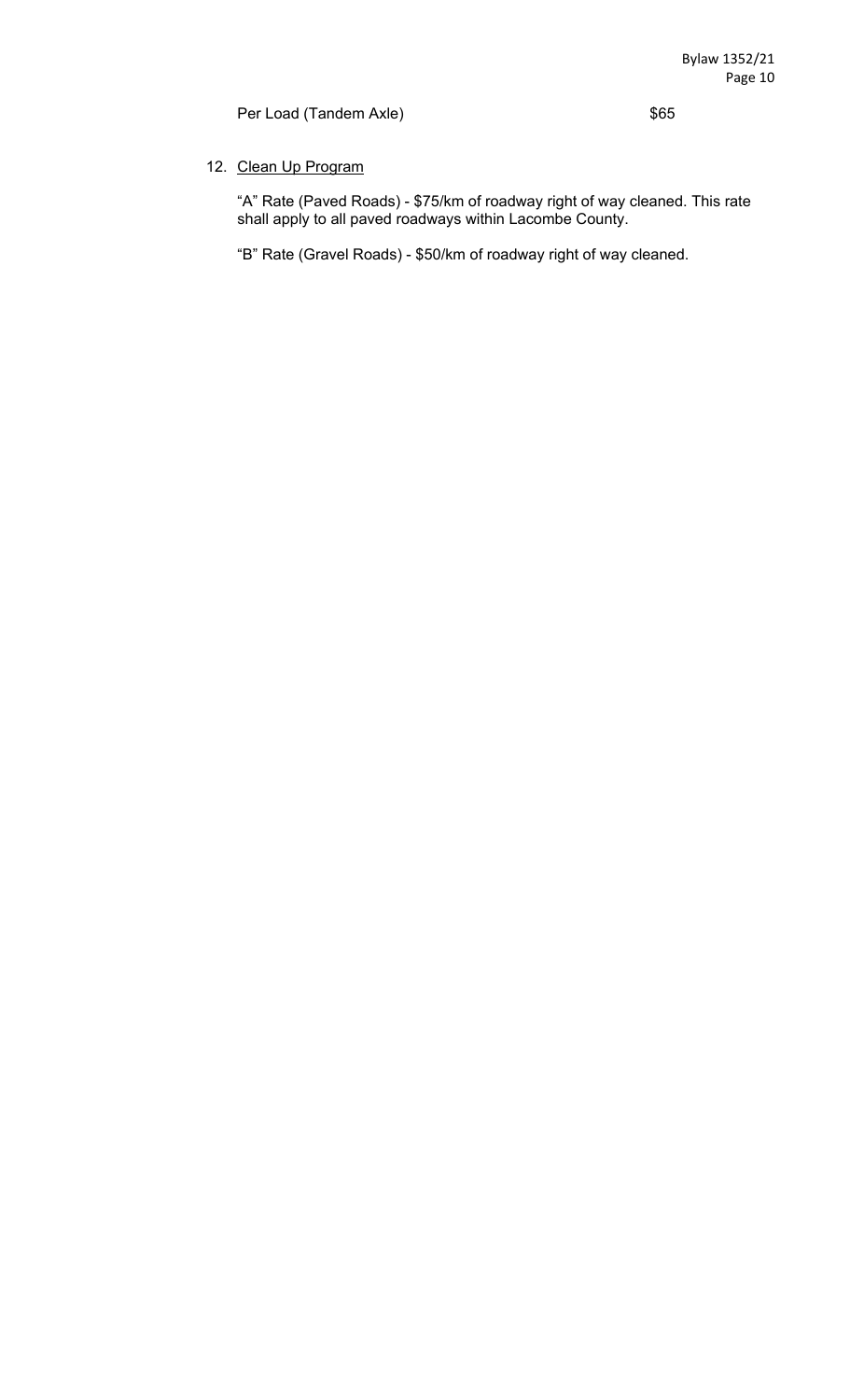#### **Schedule 6 Fire Services**

## 1. Emergency Response Fees

| <b>Service</b>                                                                        | Fee                                                                                                                                                                                                                                                     |
|---------------------------------------------------------------------------------------|---------------------------------------------------------------------------------------------------------------------------------------------------------------------------------------------------------------------------------------------------------|
| <b>Fire Suppression Response</b>                                                      | Total response time less than 1 hour: \$0                                                                                                                                                                                                               |
|                                                                                       | Total response time greater than 1 hour:<br>Fire Engine<br>First Hour - \$500<br>Additional Hours - \$250/ half hour or part thereof<br><b>Additional Units</b><br>First hour - \$350<br>Additional hours - \$175 / unit / half hour or part<br>thereof |
| Motor Vehicle Collision Response                                                      | Alberta Transportation Rates at a minimum of one<br>hour                                                                                                                                                                                                |
| Any response                                                                          | Cost of material used and third-party costs                                                                                                                                                                                                             |
| Response to motor vehicle collision<br>or fire on                                     | <b>Alberta Transportation Rates</b>                                                                                                                                                                                                                     |
| Response to a fire monitoring<br>system nuisance alarm<br>Defined as any alarm system | No charge first response<br>\$100 for second response<br>\$200 for third response                                                                                                                                                                       |
| malfunction, including faulty<br>equipment and misuse of alarm.                       | \$300 for subsequent responses                                                                                                                                                                                                                          |

## 2. **Inspections, Permits and Services**

| <b>Service</b>                                      | Fee                        |
|-----------------------------------------------------|----------------------------|
| <b>Inspections</b>                                  |                            |
| Inspection                                          | \$150.00 / hour            |
| Re-Inspection                                       | \$175.00 / hour            |
| <b>Provincial License Inspection</b>                | \$150.00 / hour            |
| <b>Occupancy Load Certificate</b>                   | \$50.00 each               |
| <b>Construction Site Inspection and Plan Review</b> | \$150.00 / hour            |
| Fire Code Plan Review                               | \$150.00 / hour            |
| Mileage                                             | \$0.75/km                  |
|                                                     |                            |
| <b>Special Events</b>                               |                            |
| <b>Trade Show Floor Plan Review and Inspection</b>  | \$150 / hour               |
| Temporary Tent Plan Review and Inspection Food      | \$150 / hour               |
| <b>Outlet Inspection</b>                            | \$150 / hour               |
| <b>Special Events Permit</b>                        | \$50 each                  |
|                                                     |                            |
| <b>Investigation Services</b>                       |                            |
| Investigator                                        | \$175.00 / hour            |
| Mileage                                             | \$0.75 km                  |
| 3D Imagery                                          | \$250.00 investigation     |
| Aerial Imagery                                      | \$250.00 investigation     |
| Lab Analysis (USD)                                  | \$175.00 per sample        |
| Lab Report (USD)                                    | \$65.00 per report at cost |
| Any additional courier fees.                        |                            |
| <b>Accelerant Detection Canine</b>                  | \$150.00 / hour            |
| Canine Team - Mileage                               | \$0.75 km                  |
| <b>Expert Testimony</b>                             | \$175.00 / hour            |
| Forensic Imagery and Evidence Services -            |                            |
| Forensic services only (working under               |                            |
| the primary investigator), which includes scene     | \$175.00 / hour            |
| documentation, evidence,                            |                            |
| collection, evidence logs and imagery               |                            |
|                                                     |                            |